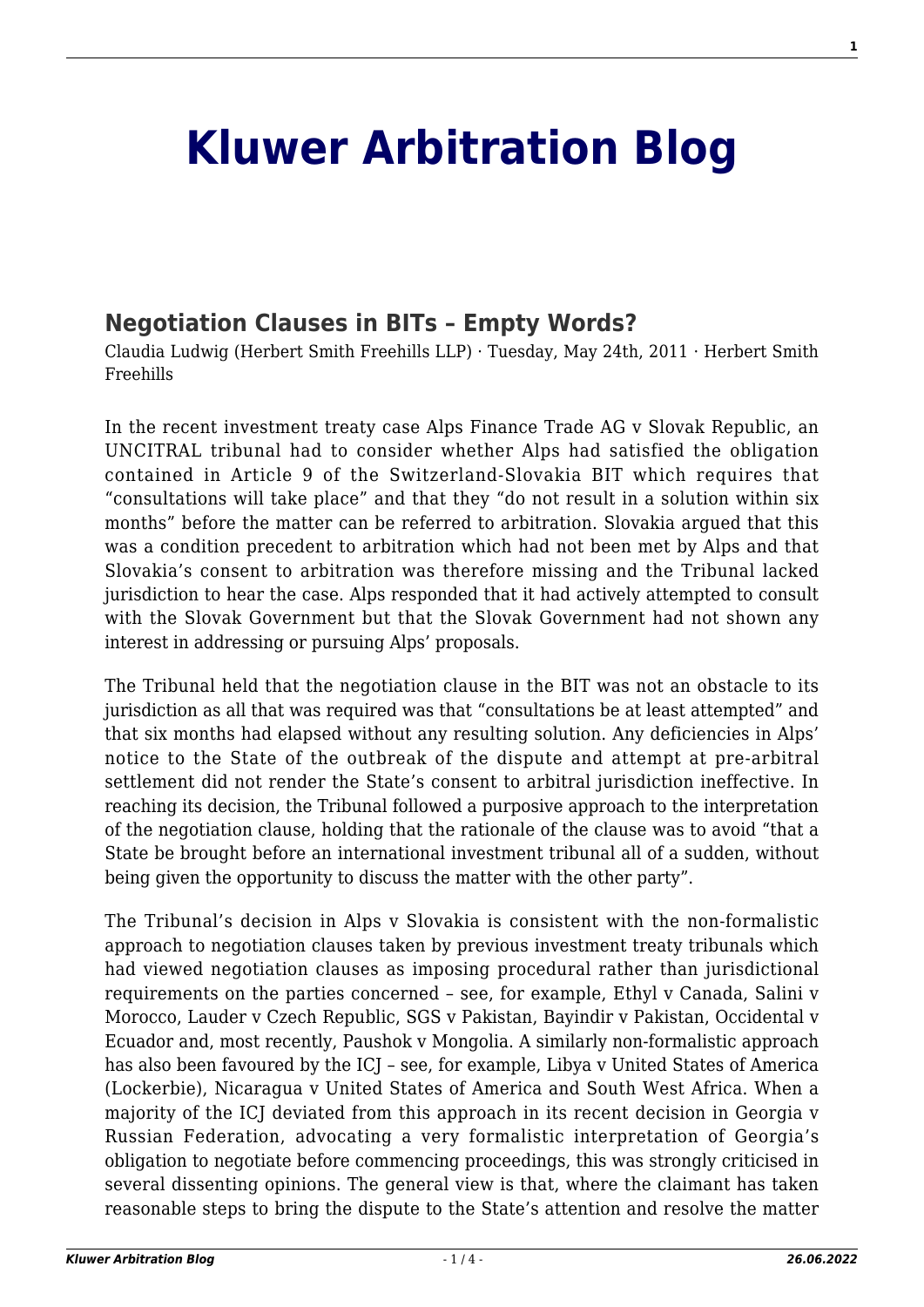amicably or where negotiations are bound to be futile, no purpose would be served by suspending the arbitration and, even less so, by forcing the claimant to re-start the proceedings. The reasons given by the various tribunals for not forcing the parties to adhere strictly to the terms of the negotiation clause include that it is not costeffective and could potentially allow a State party who does not really wish to negotiate to obstruct and delay arbitration proceedings.

Accordingly, the only cases where tribunals have enforced the negotiation clause were where the claimant did not give the State any notice at all, or only very short notice, of its claim prior to commencement of the arbitration. In Burlington v Ecuador, where the claimant had only informed the State of the dispute by submission of its request for arbitration, the ICSID Tribunal found that the claimant had deprived the State of the "opportunity to redress the problem before the investor submits the dispute to arbitration" and that, as a result, the Tribunal lacked jurisdiction over the claimant's claim (therefore holding that the duty to give proper notice of the claim was not just a procedural but a jurisdictional requirement). Similarly in the recent case of Murphy v Ecuador, the ICSID Tribunal rejected the claimant's argument that the six-month "cooling-off" period provided for in the BIT was a mere procedural formality. It held that the "cooling-off" period was "a fundamental requirement" of the BIT with which the claimant had not complied with by filing its request for arbitration with ICSID on the first business day after giving notice to the State that it had a claim against it. However, in his partially dissenting opinion, Dr. Horacio A. Grigera Naón criticised this decision as not marrying well "with the concept of a reasonably fast and efficient access to the arbitral instances provided for in the BIT and seriously impair[ing] [the claimant's] right to access arbitral justice". It seems, however, that tribunals are not consistent in their decisions. In SGS v Pakistan the negotiation clause in the BIT provided for a 12-month consultation period and SGS had notified Pakistan of its belief that a dispute within the ambit of the BIT existed only two days before it submitted its request for ICSID arbitration. Two days are clearly not sufficient for a State to consider the claims made against it, but the ICSID Tribunal found that it was not "consistent with the need for orderly and cost-effective procedure to halt this arbitration at this juncture and require the Claimant first to consult with the Respondent before re-submitting the Claimant's BIT claims to this Tribunal".

When negotiating its BITs it is usually in the State's interest to push for a relatively long notice period prior to a claimant being able to commence proceedings. Unlike the claimant who is of necessity familiar with the facts and may have been preparing its claim for several months, the State may hear of the matter for the very first time with submission of the dispute to ICSID arbitration or upon receipt of the notice of arbitration. Accordingly, it is difficult for a Sate to consider and engage in any meaningful settlement negotiations unless it is given sufficient time to establish the facts. In addition, while negotiations and a settlement obviously remain possible while the arbitration proceedings are pending, the fact that the commencement of the proceedings, at least in the event of an ICSID arbitration, is publicised and that costs have started to be incurred, will likely make them more difficult. The claimant, on the other hand, has an interest in being able to pursue its legitimate rights in an efficient arbitration process without being unduly subjected to a State's delaying tactics. However, whichever position one takes, it is submitted that the current situation, where considerable delay is caused and costs are incurred because of disputes over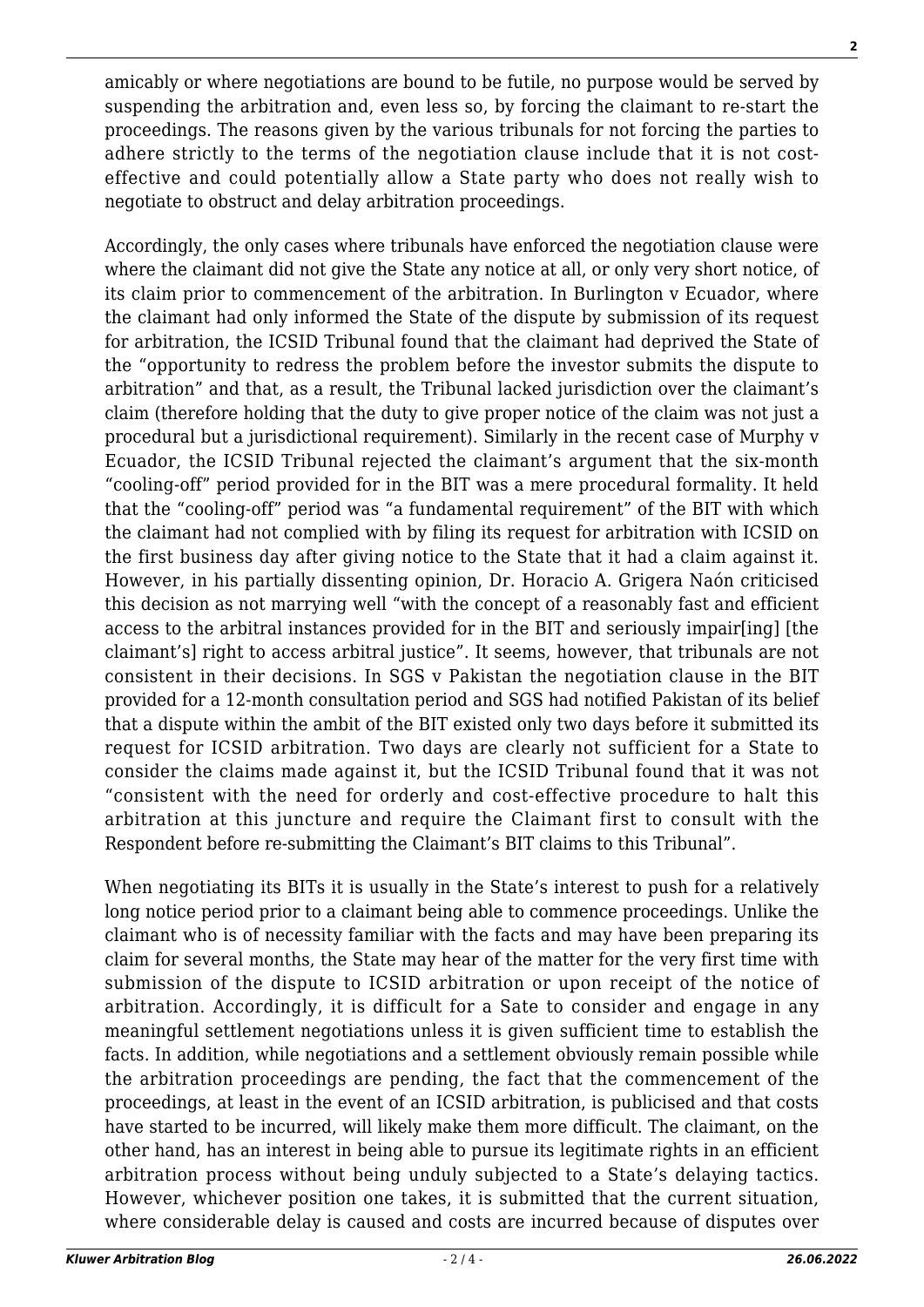whether the negotiation stage was fulfilled, which are generally, unless in extreme circumstances, decided in favour of the claimant, is unsatisfactory and not in the interest of either party.

In Alps v Slovakia, the Tribunal made the point that the negotiation clause in the Switzerland-Slovakia BIT (which was, in the relevant parts, identical to the negotiation clause in the Switzerland-Pakistan BIT relied on by Pakistan in the SGS v Pakistan case), only required that "consultations will take place" and did not impose "specific formalities for the consultations". Similarly, in Salini v Morocco, the Tribunal highlighted the fact that the negotiation clause "does not set out any procedure to be followed in relation to reaching an amicable settlement". This suggests that the tribunals' decisions in these cases might have been different if the relevant BITs had imposed specific formalities for the consultations such as a formal "Letter before Action" setting out the claims made, a specific number of negotiation meetings and specified participants. Giving the tribunal clear benchmarks against which to measure the parties' conduct by setting out clear procedural steps which the parties have to meet in the BIT may therefore be a way to resolve the current ambiguities surrounding the interpretation of negotiation clauses.

Alternatively, BITs could be re-negotiated to make the jurisdictional nature of the "cooling-off" period clear by, for example, expressly stating that consent to arbitration is only given once a six-month period has expired. In the meantime, given that renegotiation of BITs is a long-term project, the parties to a dispute may want to try to agree to dispense with a negotiation clause completely and, instead, make provisions in their procedural timetable for additional time for negotiations, notwithstanding the additional impediments to settlement once a claim has been formalised and publicised.

Claudia Ludwig is a Senior Associate at Herbert Smith LLP.

## **Profile Navigator and Relationship Indicator**

## [Learn how](https://www.wolterskluwer.com/en/solutions/kluwerarbitration/practiceplus?utm_source=arbitrationblog&utm_medium=articleCTA&utm_campaign=article-banner) **[Kluwer Arbitration Practice Plus](https://www.wolterskluwer.com/en/solutions/kluwerarbitration/practiceplus?utm_source=arbitrationblog&utm_medium=articleCTA&utm_campaign=article-banner)** [can support you.](https://www.wolterskluwer.com/en/solutions/kluwerarbitration/practiceplus?utm_source=arbitrationblog&utm_medium=articleCTA&utm_campaign=article-banner)

*To make sure you do not miss out on regular updates from the Kluwer Arbitration Blog, please subscribe [here](http://arbitrationblog.kluwerarbitration.com/newsletter/). To submit a proposal for a blog post, please consult our [Editorial Guidelines.](http://arbitrationblog.kluwerarbitration.com/editorial-guidelines/)*

Offers 6,200+ data-driven arbitrator, expert witness and counsel profiles and the ability to explore relationships of 13,500+ arbitration practitioners and experts for potential conflicts of interest.